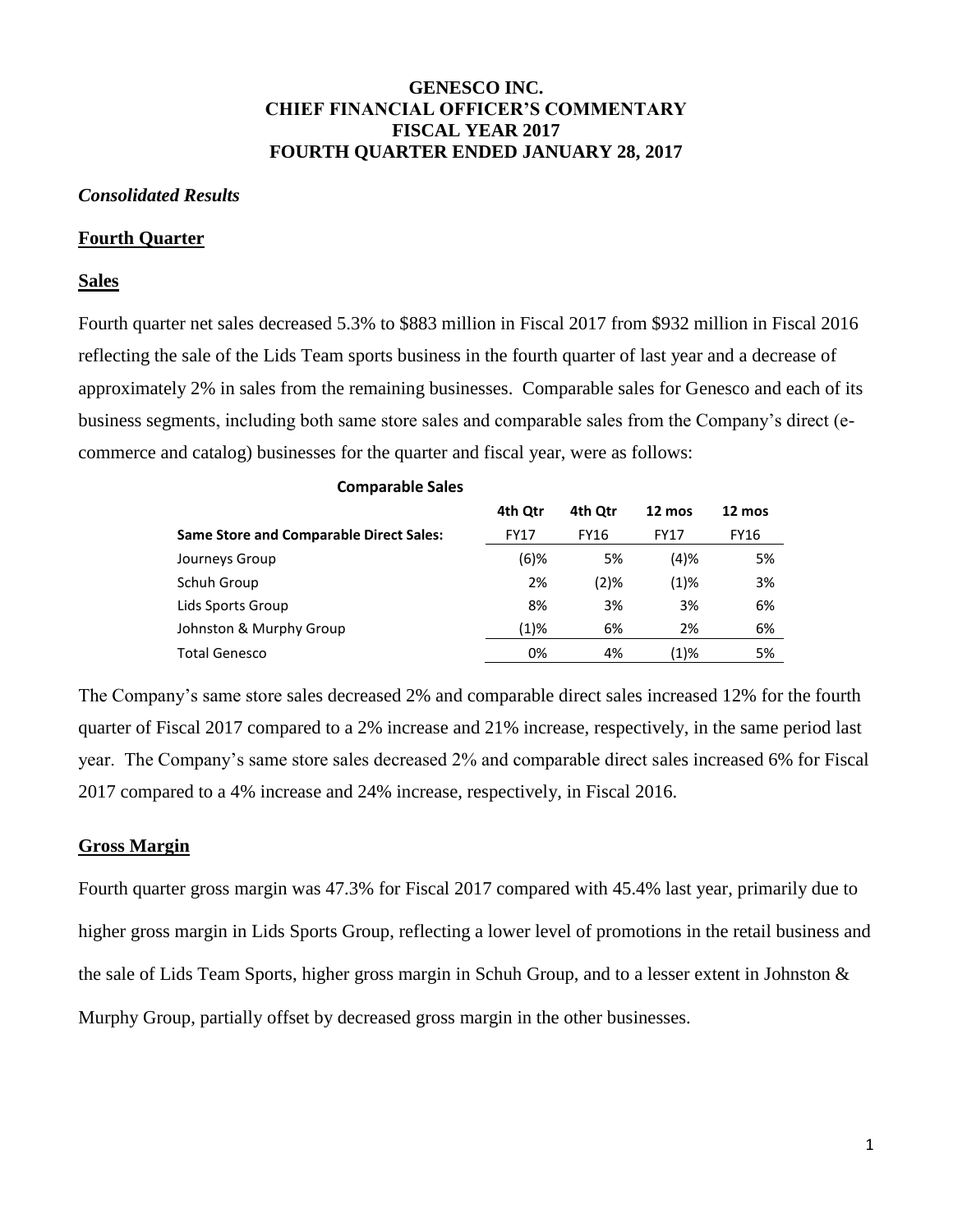### **SG&A**

Selling and administrative expense for the fourth quarter this year was 39.7% of sales compared to 37.4% last year. The increase in expenses as a percentage of sales reflects increased expenses in all of the Company's business segments and flat expenses in the Corporate segment. In addition, last year's fourth quarter expenses included Lids Team Sports which operated at a lower level of expense than the retail businesses.

#### **Asset Impairment and Other Items**

The asset impairment and other charge of \$3.0 million for the fourth quarter of Fiscal 2017 included \$2.5 million in pension settlement expense and \$1.4 million for asset impairments, partially offset by a \$0.9 million gain for other legal matters. The previous year's fourth quarter asset impairment and other charge of \$3.9 million included an asset write-off of \$2.5 million, asset impairments of \$1.3 million and network intrusion expenses of \$0.1 million. The asset impairment and other charge are referred to as "Excluded Items" in the discussion below.

### **Operating Income**

Genesco's operating income for the fourth quarter was \$63.7 million in Fiscal 2017 compared with \$70.5 million last year. Adjusted for the Excluded Items in both periods, operating income for the fourth quarter was \$66.7 million in Fiscal 2017 compared with \$74.4 million last year. Adjusted operating margin was 7.6% of sales in the fourth quarter of Fiscal 2017 and 8.0% last year. A reconciliation of non-GAAP financial measures to the most directly comparable GAAP measures is posted on the Company's website in conjunction with this document.

#### **Interest Expense**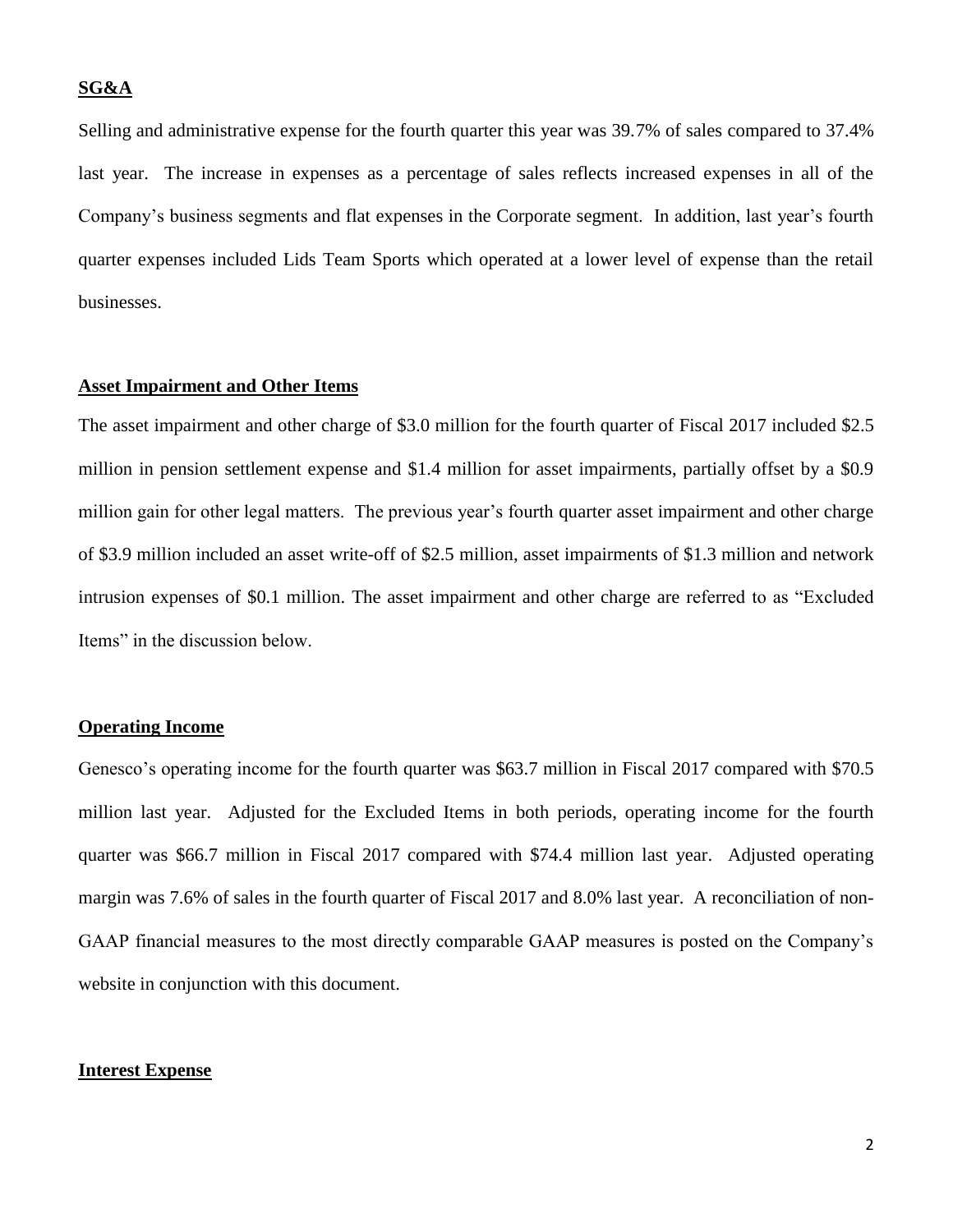Net interest expense for the quarter was \$1.3 million, compared with \$1.5 million for the same period last year. Net interest expense decreased 12.3% in the fourth quarter of Fiscal 2017 primarily due to decreased borrowings in the UK compared to the previous year resulting from repayments on loans.

### **Pretax Earnings**

Pretax earnings for the quarter were \$74.6 million in Fiscal 2017 and \$73.6 million last year. Included in Fiscal 2017's pretax earnings is a gain on the sale of SureGrip Footwear of \$12.3 million and Fiscal 2016's pretax earnings include a gain on the sale of the Lids Team Sports business of \$4.7 million. Adjusted for the Excluded Items in both years and for the gain on the sale of SureGrip Footwear this year and Lids Team Sports last year, pretax earnings for the quarter were \$65.4 million in Fiscal 2017 compared to \$72.9 million last year. A reconciliation of non-GAAP financial measures to the most directly comparable GAAP measures is posted on the Company's website in conjunction with this document.

### **Taxes**

The effective tax rate for the quarter was 37.2% in Fiscal 2017 compared to 38.9% last year. The adjusted tax rate, reflecting the exclusion of the Excluded Items and the gain on the sale of SureGrip Footwear and Lids Team Sports, was 36.0% in Fiscal 2017 and 37.1% last year. The year-over-year decrease in tax rates was primarily due to changes in the mix of U.S. and foreign earnings and the work opportunity tax credit.

## **Earnings From Continuing Operations After Taxes**

Earnings from continuing operations were \$46.8 million, or \$2.40 per diluted share, in the fourth quarter of Fiscal 2017, compared to earnings of \$45.0 million, or \$2.07 per diluted share, in the fourth quarter last year. Adjusted for the Excluded Items in both periods and the gain on the sale of SureGrip Footwear in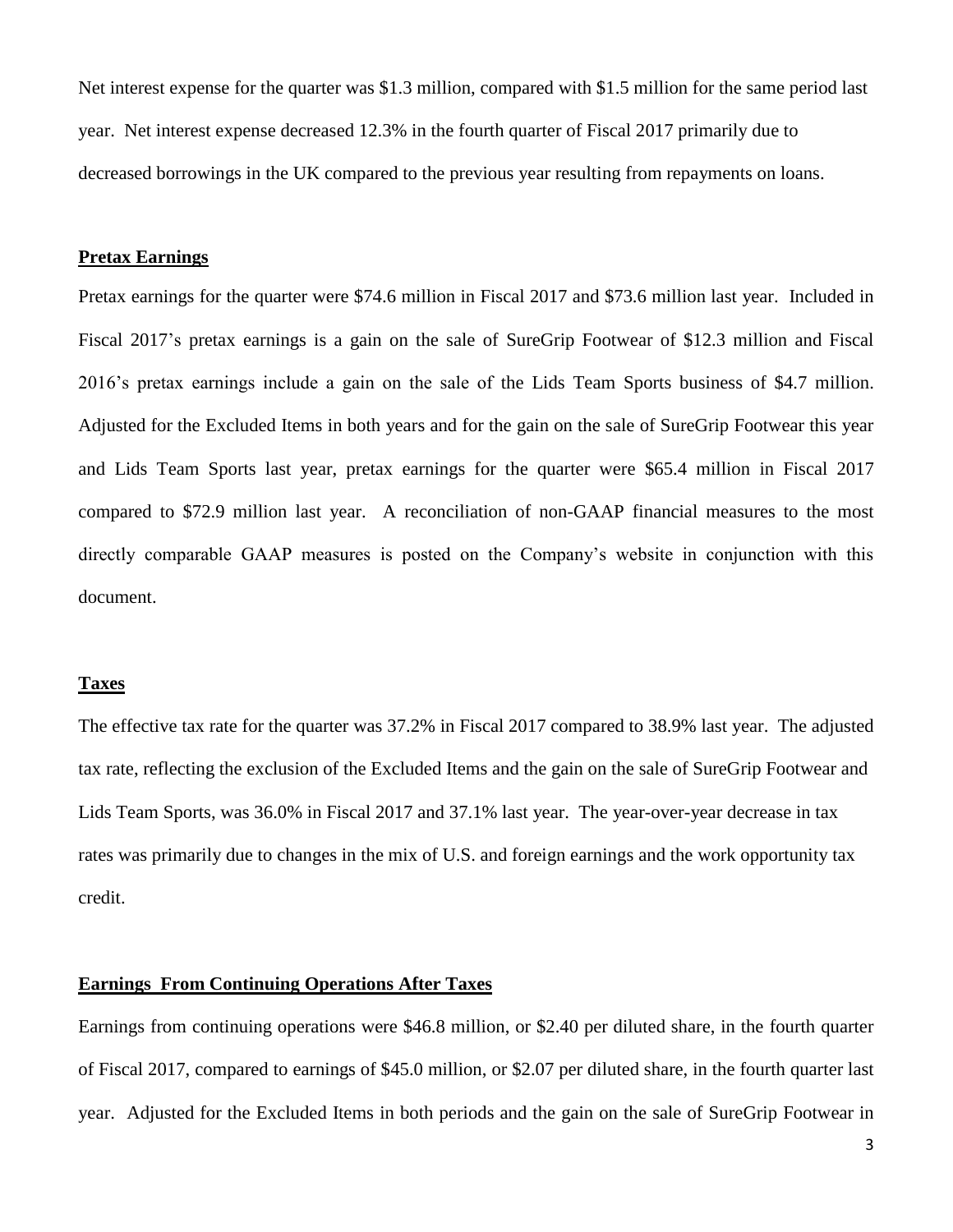Fiscal 2017 and the gain on sale of Lids Team Sports in Fiscal 2016, fourth quarter earnings from continuing operations were \$41.8 million, or \$2.15 per diluted share in Fiscal 2017, compared with \$45.8 million, or \$2.11 per diluted share, last year. A reconciliation of non-GAAP financial measures to the most directly comparable GAAP measures is posted on the Company's website in conjunction with this document.

### **Fiscal Year 2017**

Consolidated net sales decreased 5.1% for Fiscal 2017 reflecting the sale of the Lids Team sports business in the fourth quarter of last year and a decrease of less than 1% in sales from the remaining businesses.

Same store sales for the year decreased 2% and comparable direct sales increased 6%. Comparable sales, including both same store sales and comparable direct sales, decreased 1%.

For the full year, operating income was \$142.0 million compared to \$151.3 million the previous year. Adjusting for the Excluded Items in both periods and the gain on the sale of SureGrip Footwear in Fiscal 2017, the gain on the sale of Lids Team Sports in both periods and \$1.5 million in Fiscal 2016 of deferred purchase price expense associated with acquisition of the Schuh business, adjusted operating income was \$141.2 million for Fiscal 2017, compared to \$160.6 million the previous year. A reconciliation of non-GAAP financial measures to the most directly comparable GAAP measures is posted on the Company's website in conjunction with this document.

Diluted earnings per share from continuing operations for Fiscal 2017 increased to \$4.85 from \$4.15 for Fiscal 2016. Adjusted for the Excluded Items, the gains on the sale of the SureGrip and Lids Team Sports Businesses, and the Schuh deferred purchase price expenses, adjusted earnings per share were \$4.33 in Fiscal 2017 compared with \$4.29 in Fiscal 2016. A reconciliation of non-GAAP financial measures to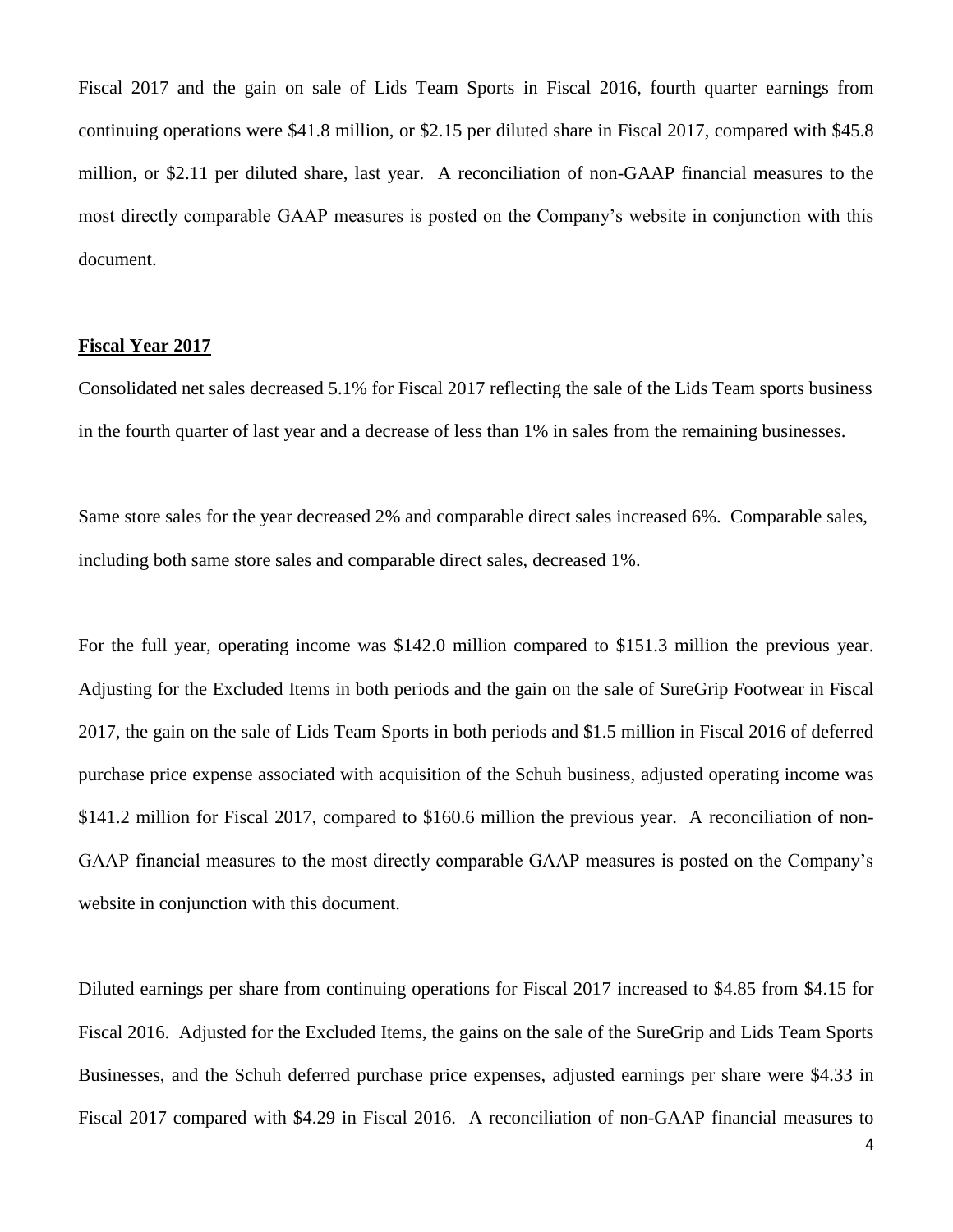the most directly comparable GAAP measures is posted on the Company's website in conjunction with this document.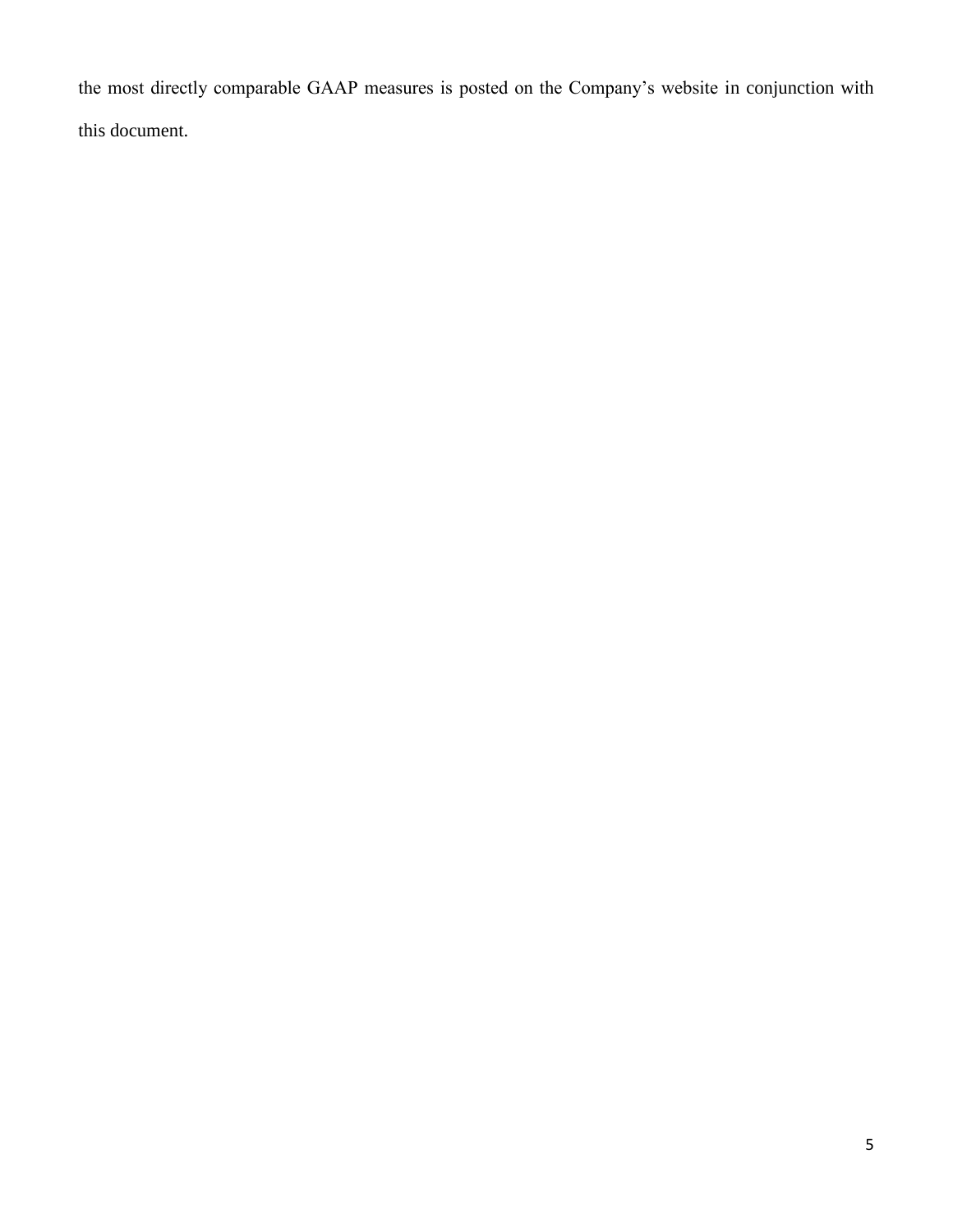### *Segment Results*

#### **Lids Sports Group**

Lids Sports Group's sales for the fourth quarter of Fiscal 2017 decreased 7.0% to \$279 million from \$300 million last year. All of the decline in sales is due to the sale of the Lids Team sports business in the fourth quarter of last year, while sales of the remaining retail businesses operated during both periods increased approximately 5%. Comparable sales, including both same store and comparable direct sales, increased 8% in Fiscal 2017 compared to 3% last year.

The Group's gross margin as a percent of sales increased 680 basis points with just over one-third of the improvement due to the sale of Lids Team Sports which had lower margins. The remaining improvement was due primarily to decreased promotional activity, and to a lesser extent decreased shipping and warehouse expense. SG&A expense as a percent of sales increased 280 basis points due in part to the sale of Lids Team Sports, which had lower SG&A expense. The remaining retail businesses in the Group were not able to leverage SG&A expense, primarily due to increased selling salaries and bonus expense.

The Group's fourth quarter operating income was \$20.2 million, or 7.2% of sales, up from \$10.1 million, or 3.4% of sales, in Fiscal 2016.

For Fiscal 2017, the Group's sales decreased 13.1% to \$848 million from \$976 million last year. Operating income was \$41.6 million, or 4.9% of sales, up from \$17.0 million, or 1.7% of sales, last year.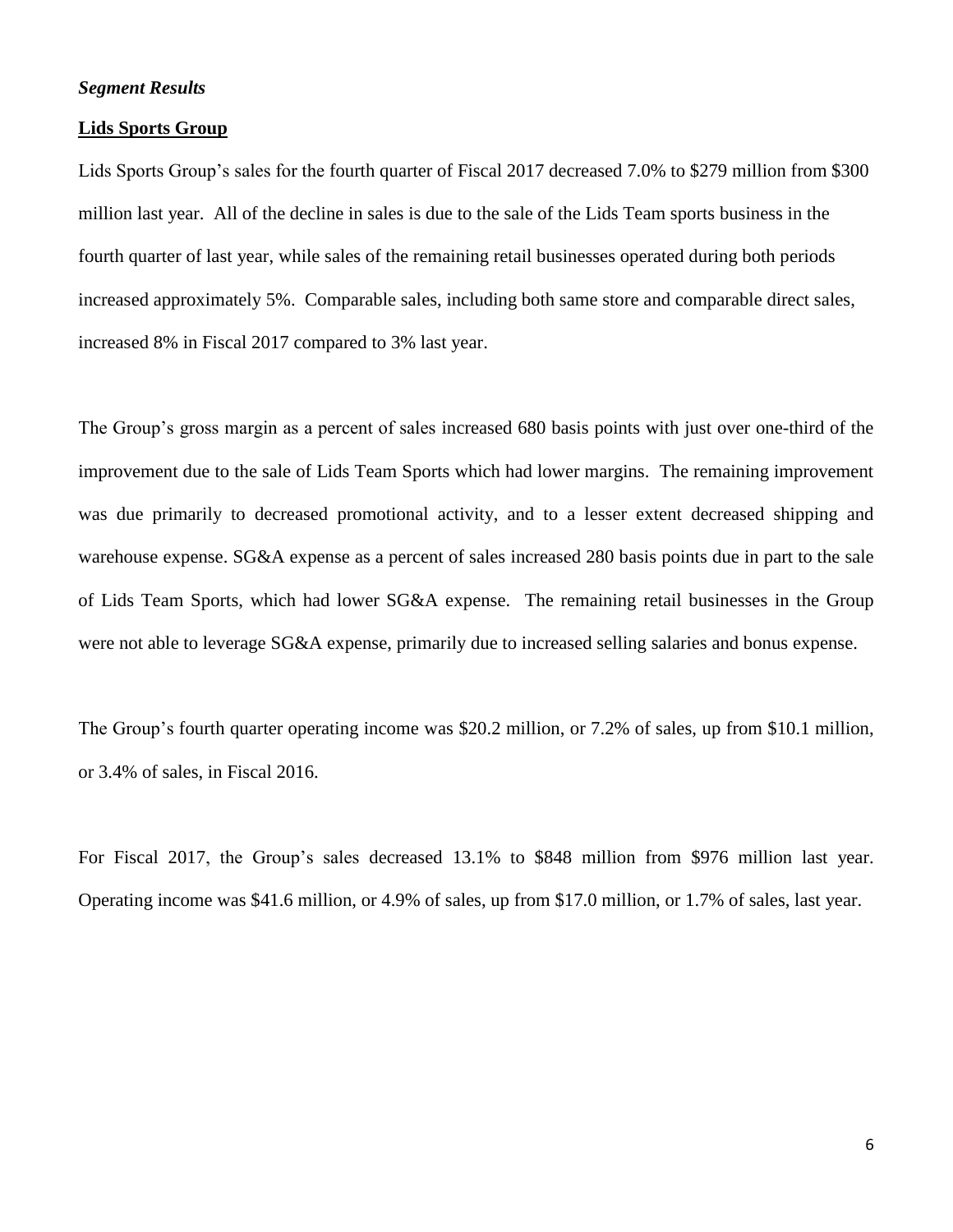### **Journeys Group**

Journeys Group's sales for the fourth quarter of Fiscal 2017 decreased 3.1% to \$391 million from \$404 million last year. Combined comparable sales decreased 6% compared to a 5% increase last year.

Gross margin for the Journeys Group decreased 190 basis points in the quarter due primarily to higher markdowns and lower initial margin due to changes in product mix. The Group's SG&A expense increased 220 basis points as a percent of sales for the fourth quarter, reflecting increased store-related expenses, primarily increases in rent and advertising expenses and higher credit card charges.

The Journeys Group's operating income for the quarter was \$36.1 million, or 9.2% of sales, compared to \$53.7 million, or 13.3% of sales, last year.

For Fiscal 2017, the Group's sales were flat at \$1.3 billion. Operating income was \$85.9 million, or 6.9% sales, compared to \$126.2 million, or 10.1% of sales, last year.

### **Schuh Group**

Schuh Group's sales in the fourth quarter of Fiscal 2017 were \$110 million, compared to \$122 million last year, a decrease of 9.9%. Schuh Group sales were impacted by changes in exchange rates which reduced sales by \$19.9 million in the fourth quarter of Fiscal 2017 compared to the same period last year and accounted for more than the entire decline in sales. Total comparable sales increased 2% compared to a 2% decrease last year.

Schuh Group's gross margin increased 380 basis points in the quarter due primarily to less promotional activity and changes in sales mix and improved margins in certain product categories. Schuh Group's SG&A expense increased 70 basis points primarily due to increased bonus expense.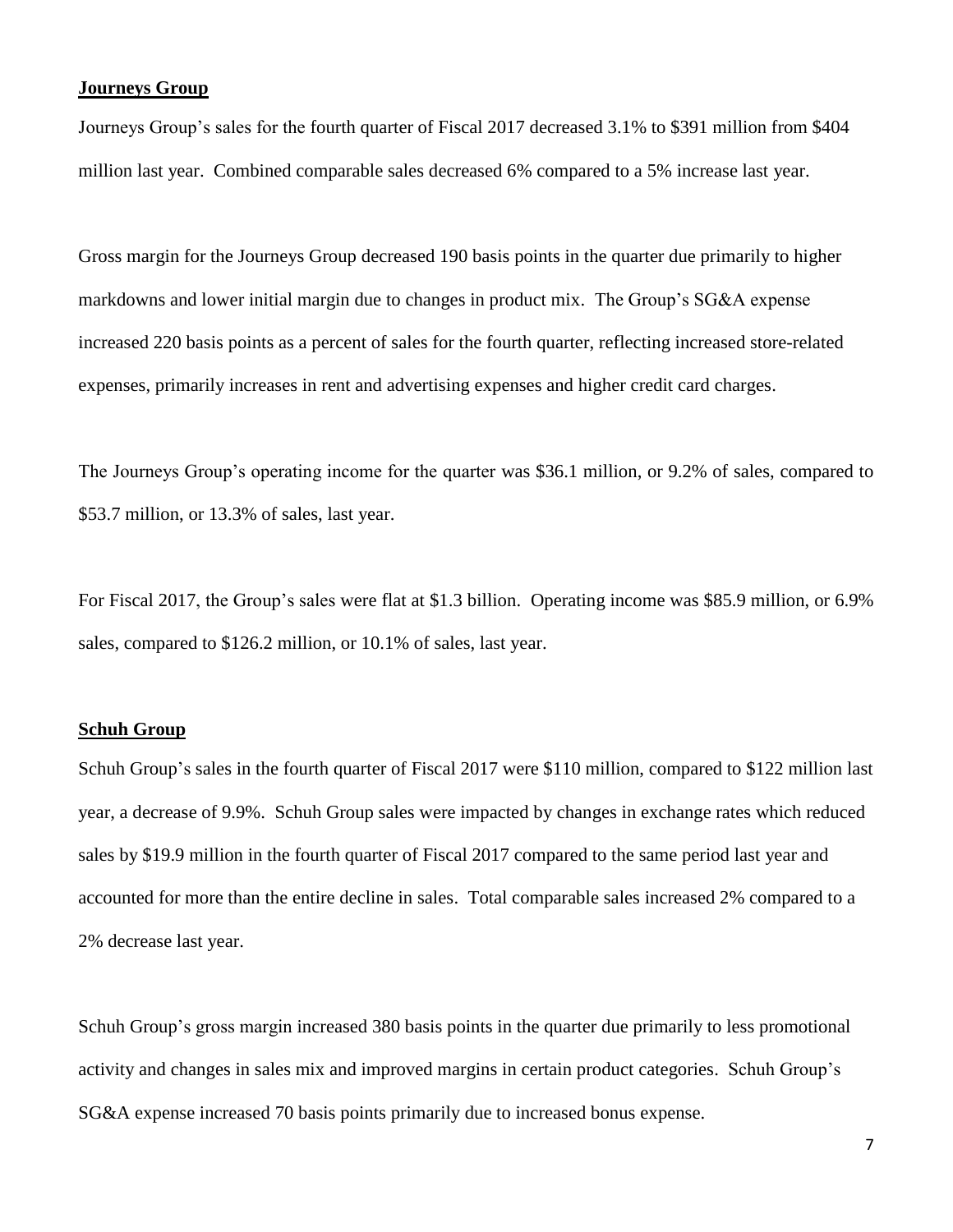Schuh Group's operating income for the fourth quarter of Fiscal 2017 was \$10.9 million, or 9.9% of sales, compared with \$8.2 million, or 6.7% of sales, last year. The Group's operating income was negatively impacted by \$2.2 million due to changes in foreign exchange rates.

For Fiscal 2017, the Group's sales decreased 8.1% to \$373 million compared to \$406 million for Fiscal 2016. In addition to a 1% decrease in comparable sales for the year, Schuh Group's sales were negatively impacted by \$49.3 million for the year by exchange rates. Adjusted operating income was \$20.5 million, or 5.5% of sales, compared to \$20.6 million, or 5.1% of sales, in Fiscal 2016. The Group's operating income was negatively impacted by \$4.1 million due to changes in foreign exchange rates. A reconciliation of non-GAAP financial measures to the most directly comparable GAAP measures is posted on the Company's website in conjunction with this document.

#### **Johnston & Murphy Group**

Johnston & Murphy Group's fourth quarter sales in Fiscal 2017 increased 1.2%, to \$82 million, compared to \$81 million in the fourth quarter of last year. Combined comparable sales decreased 1% compared to a 6% increase last year.

Gross margin for the Group increased 20 basis points in the quarter primarily due to lower freight costs. SG&A expense as a percent of sales increased 100 basis points, due to increased store-related expenses, primarily occupancy costs and selling salaries. The Group's operating income was \$7.7 million or 9.3% of sales, compared to operating income of \$8.3 million, or 10.2% of sales in the fourth quarter of last year.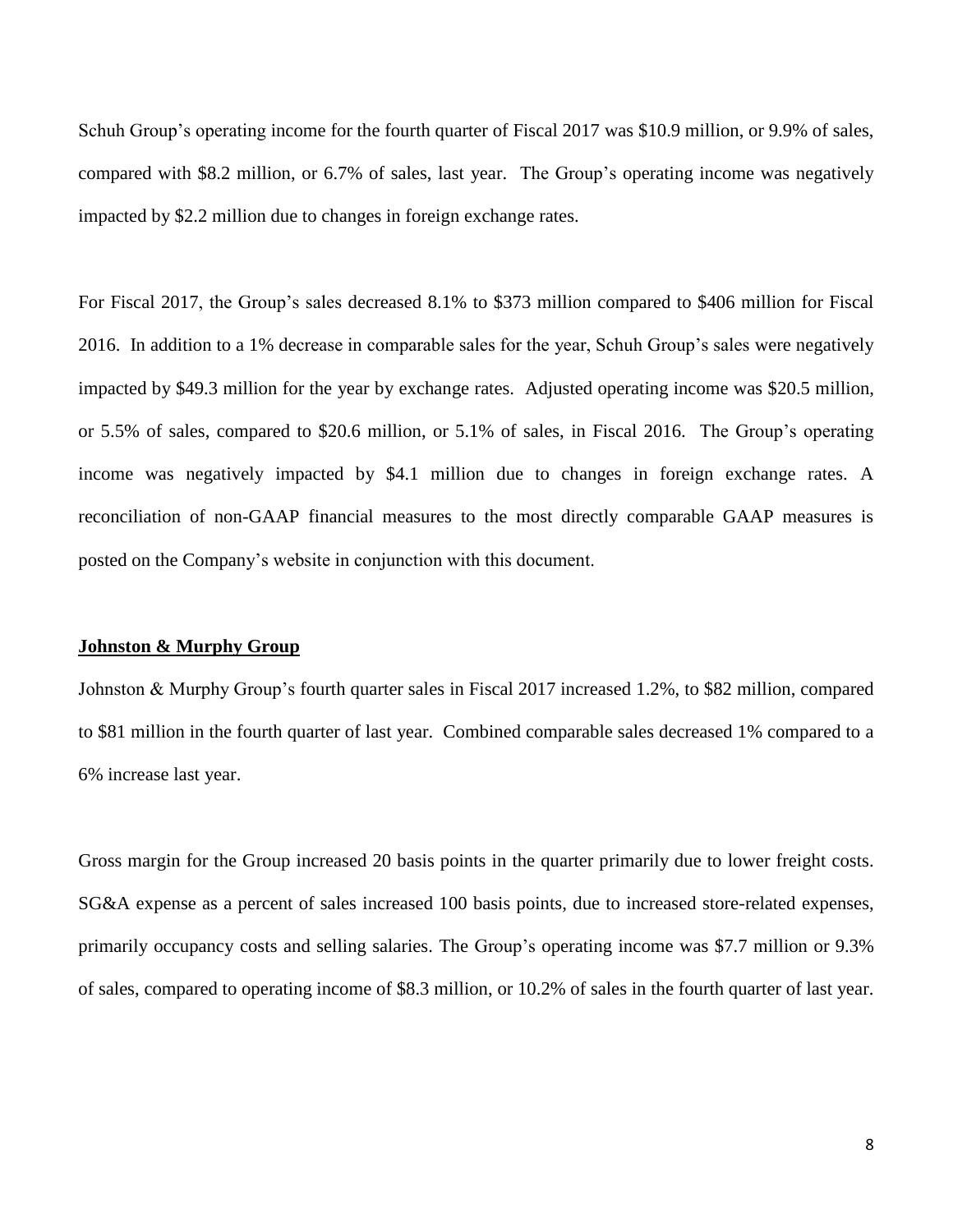For Fiscal 2017, the Group's sales increased 3.8% to \$289 million compared to \$279 million for Fiscal 2016. Operating income was \$19.7 million, or 6.8% of sales, compared to \$17.8 million, or 6.4% of sales, last year.

#### **Licensed Brands**

The Licensed Brands Group's sales decreased 16.0% to \$21 million in the fourth quarter of Fiscal 2017, compared to \$25 million in the fourth quarter of Fiscal 2016. The Company sold SureGrip Footwear, included in the Licensed Brands segment, in January 2017. Gross margin decreased 160 basis points due to lower initial margins and increased closeouts.

SG&A expense as a percent of sales was up 630 basis points, primarily due to increased shipping and warehouse expense, royalty expense, advertising expense and bad debt expense.

The Group's operating loss for the fourth quarter of Fiscal 2017 was (\$0.2) million or (1.0%) of sales, compared with operating income of \$1.7 million, or 6.9% of sales, for the same quarter last year.

For Fiscal 2017, Licensed Brands' sales decreased 3.1% to \$106 million compared to \$110 million for the same period last year. Operating income was \$4.6 million, or 4.3% of sales, compared to \$9.2 million, or 8.4% of sales, for Fiscal 2016.

#### **Corporate**

Corporate expenses were \$11.0 million or 1.2% of sales in the fourth quarter of Fiscal 2017, compared with \$11.6 million or 1.2% of sales in the same quarter last year. Adjusted for the applicable Excluded Items, corporate expenses were \$8.0 million for the quarter compared to \$7.7 million last year, primarily due to increased bonus expense, partially offset by life insurance proceeds and decreased professional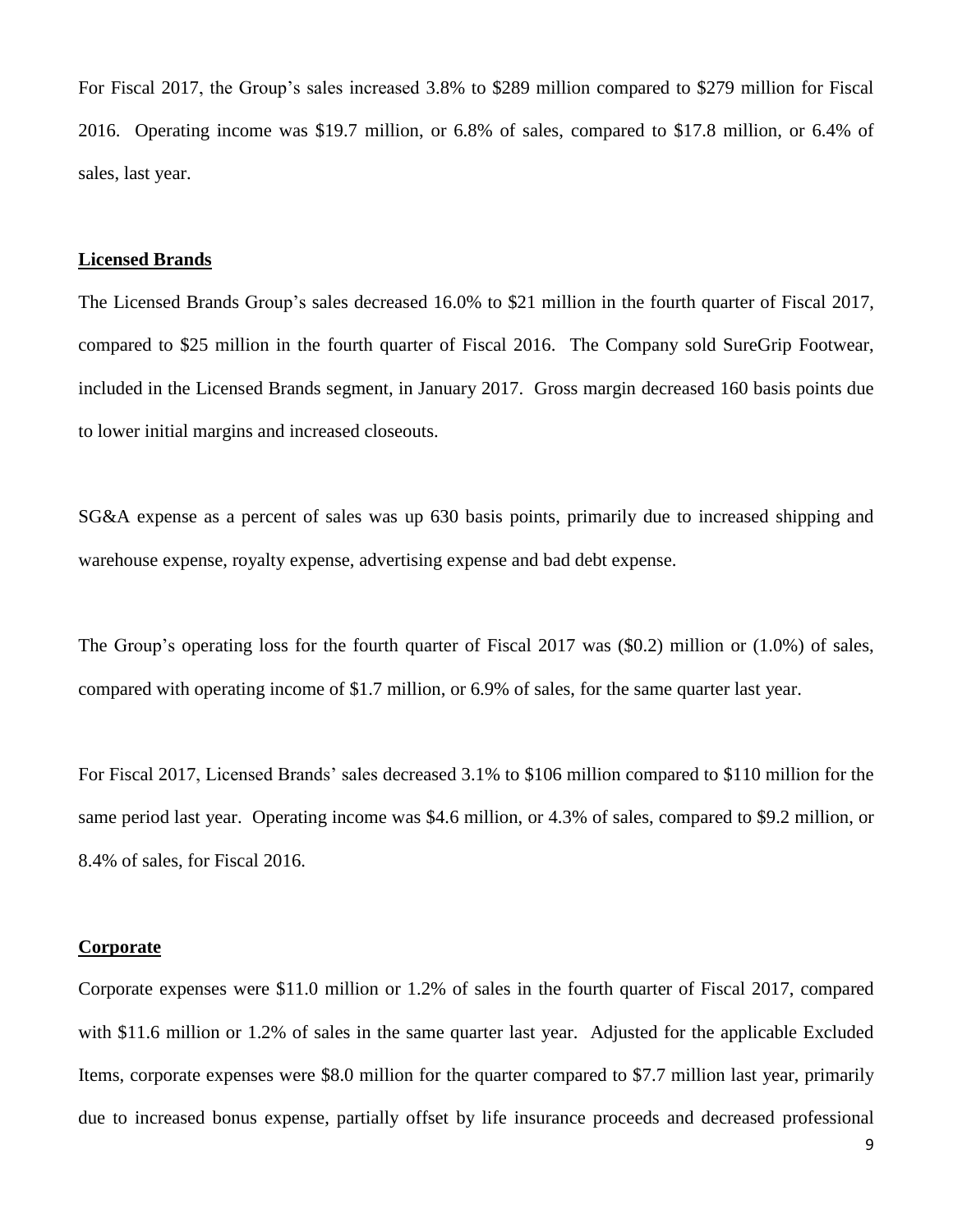fees. A reconciliation of non-GAAP financial measures to the most directly comparable GAAP measures is posted on the Company's website in conjunction with this document.

#### *Balance Sheet*

#### **Cash**

Cash at the end of the fourth quarter was \$48 million compared with \$133 million at the end of last year. We ended the quarter with \$33 million in U.K. debt, compared with \$54 million in U.K. debt last year. Domestic revolver borrowings were \$50 million at the end of Fiscal 2017 compared to \$58 million at the end of last year. The domestic revolver borrowings included \$20 million related to Genesco (UK) Limited and \$30 million related to GCO Canada. There were no U.S. revolver borrowings at the end of Fiscal 2017.

We did not repurchase any shares in the fourth quarter of Fiscal 2017. During Fiscal 2017, we repurchased 2.2 million shares at a cost of about \$133 million, or \$61.81 per share. Through fiscal February 2018, we have repurchased 138,900 shares at a cost of approximately \$8 million, or \$59.49 per share. As of the end of fiscal February 2018, we had about \$32 million remaining under the most recent buyback authorization.

#### **Inventory**

Inventories increased 6% on a year-over-year basis. Retail inventory per square foot increased 7%.

## *Capital Expenditures and Store Count*

For the fourth quarter, capital expenditures were \$28 million and depreciation and amortization was \$19 million. During the quarter, we opened 25 new stores and closed 37 stores. Excluding Locker Room by Lids in Macy's stores, we ended the quarter with 2,643 stores compared with 2,667 stores at the end of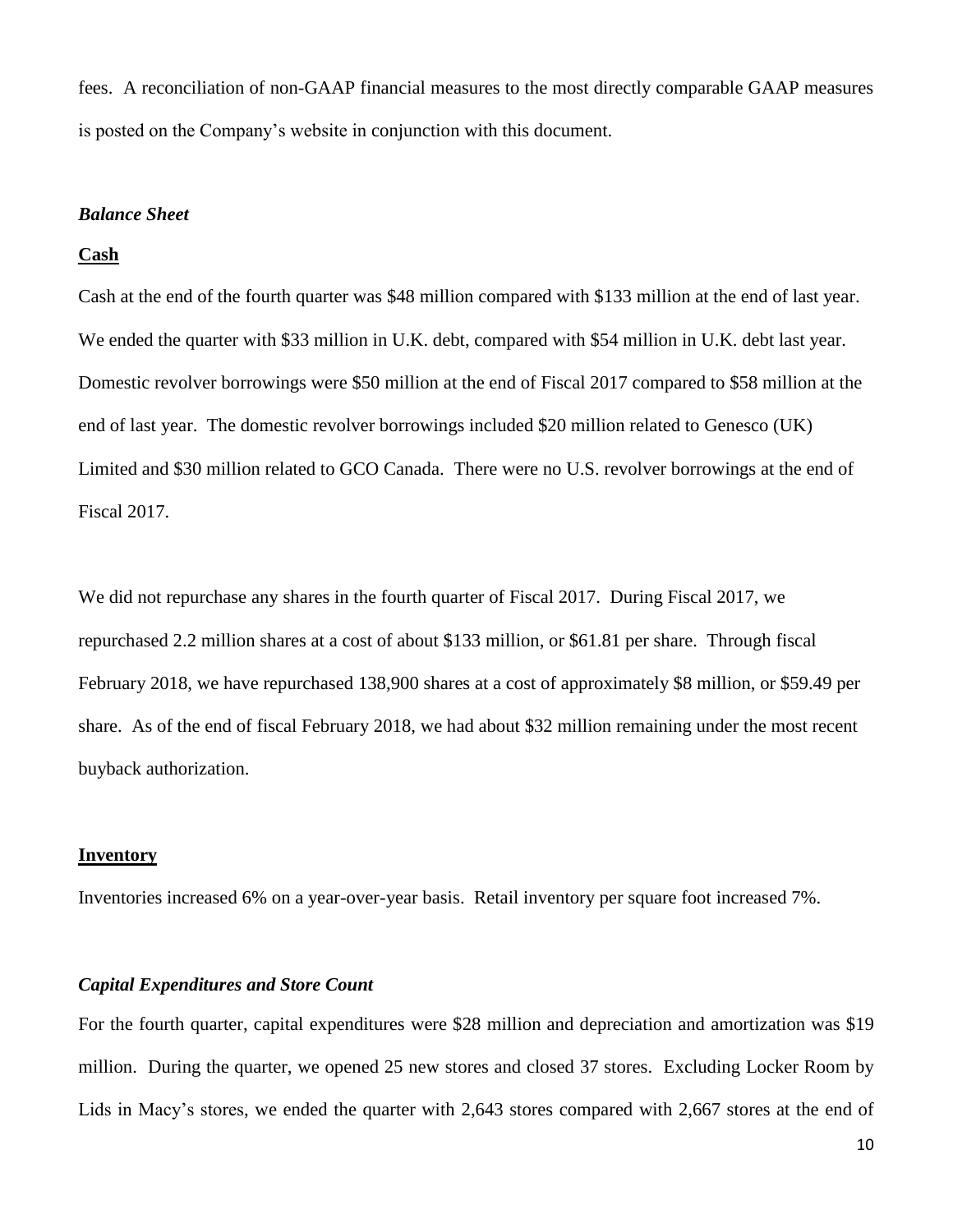the fourth quarter of last year, or a decrease of 1%. Square footage was flat on a year-over-year basis, both including the Macy's locations and excluding them. The store count as of January 28, 2017 included:

| Lids stores (including 112 stores in Canada)    | 882   |
|-------------------------------------------------|-------|
| Lids Locker Room Stores (including 35 stores in | 181   |
| Canada)                                         |       |
| Lids Clubhouse stores                           | 26    |
| Journeys stores (including 44 stores in Canada) | 849   |
| Little Burgundy stores                          | 36    |
| Journeys Kidz stores                            | 230   |
| Shi by Journeys stores                          | 39    |
| Underground by Journeys stores                  | 95    |
| <b>Schuh Stores</b>                             | 128   |
| Johnston & Murphy Stores and Factory stores     | 177   |
| (including 7 stores in Canada)                  |       |
| <b>Total Stores</b>                             | 2,643 |
| Locker Room by Lids in Macy's stores            | 151   |
| <b>Total Stores and Macy's Locations</b>        | 2,794 |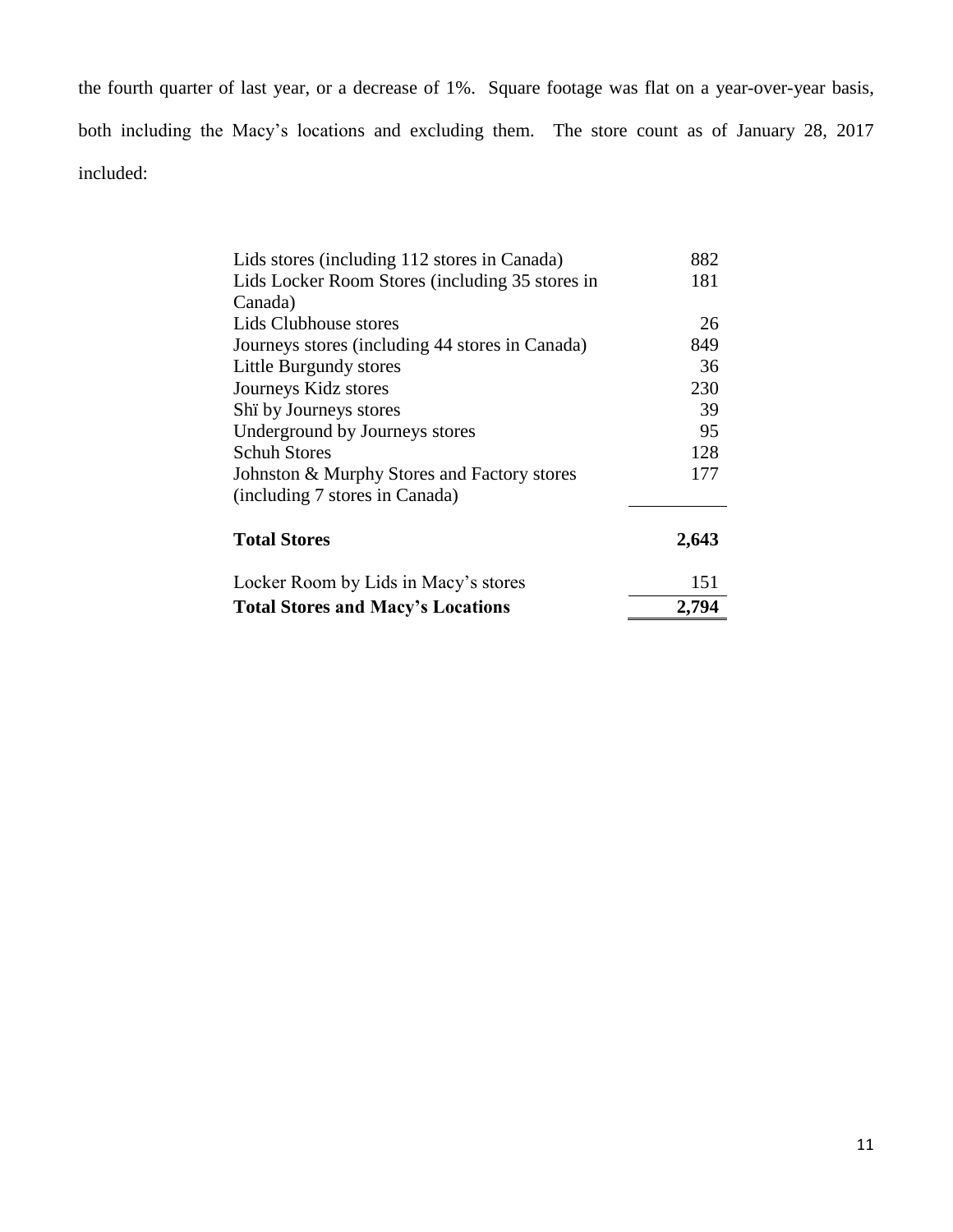For Fiscal 2018, we are forecasting capital expenditures of approximately \$135 to \$145 million and depreciation and amortization of about \$77 million. Projected square footage is expected to be down approximately 1% for Fiscal 2018. Our current store openings and closing plans by chain are as follows:

|                                    | <b>Actual</b><br><b>Jan 2017</b> | Projected<br><b>New</b> | Projected<br><b>Closings</b> | Projected<br><b>Jan 2018</b> |
|------------------------------------|----------------------------------|-------------------------|------------------------------|------------------------------|
| <b>Journeys Group</b>              | 1,249                            | 60                      | (50)                         | 1,259                        |
| Journeys stores (U.S.)             | 900                              | 15                      | (25)                         | 890                          |
| Journeys stores (Canada)           | 44                               | 5                       | $\theta$                     | 49                           |
| Little Burgundy stores             | 36                               | 5                       | 0                            | 41                           |
| Journeys Kidz stores               | 230                              | 35                      | (3)                          | 262                          |
| Shi by Journeys                    | 39                               | $\theta$                | (22)                         | 17                           |
| <b>Johnston &amp; Murphy Group</b> | 177                              | 9                       | (5)                          | 181                          |
| <b>Schuh Group</b>                 | 128                              | 10                      | (3)                          | 135                          |
| <b>Lids Sports Group</b>           | 1,240                            | 22                      | (75)                         | 1,187                        |
| Lids hat stores (U.S.)             | 770                              | 14                      | (20)                         | 764                          |
| Lids hat stores (Canada)           | 112                              | 6                       | (2)                          | 116                          |
| Locker Room stores (U.S)           | 146                              | 0                       | (19)                         | 127                          |
| Locker Room stores (Canada)        | 35                               | 0                       | (4)                          | 31                           |
| Clubhouse stores                   | 26                               | $\overline{2}$          | (3)                          | 25                           |
| Locker Room by Lids (Macy's)       | 151                              | $\overline{0}$          | (27)                         | 124                          |
| <b>Total Stores</b>                | 2,794                            | 101                     | (133)                        | 2,762                        |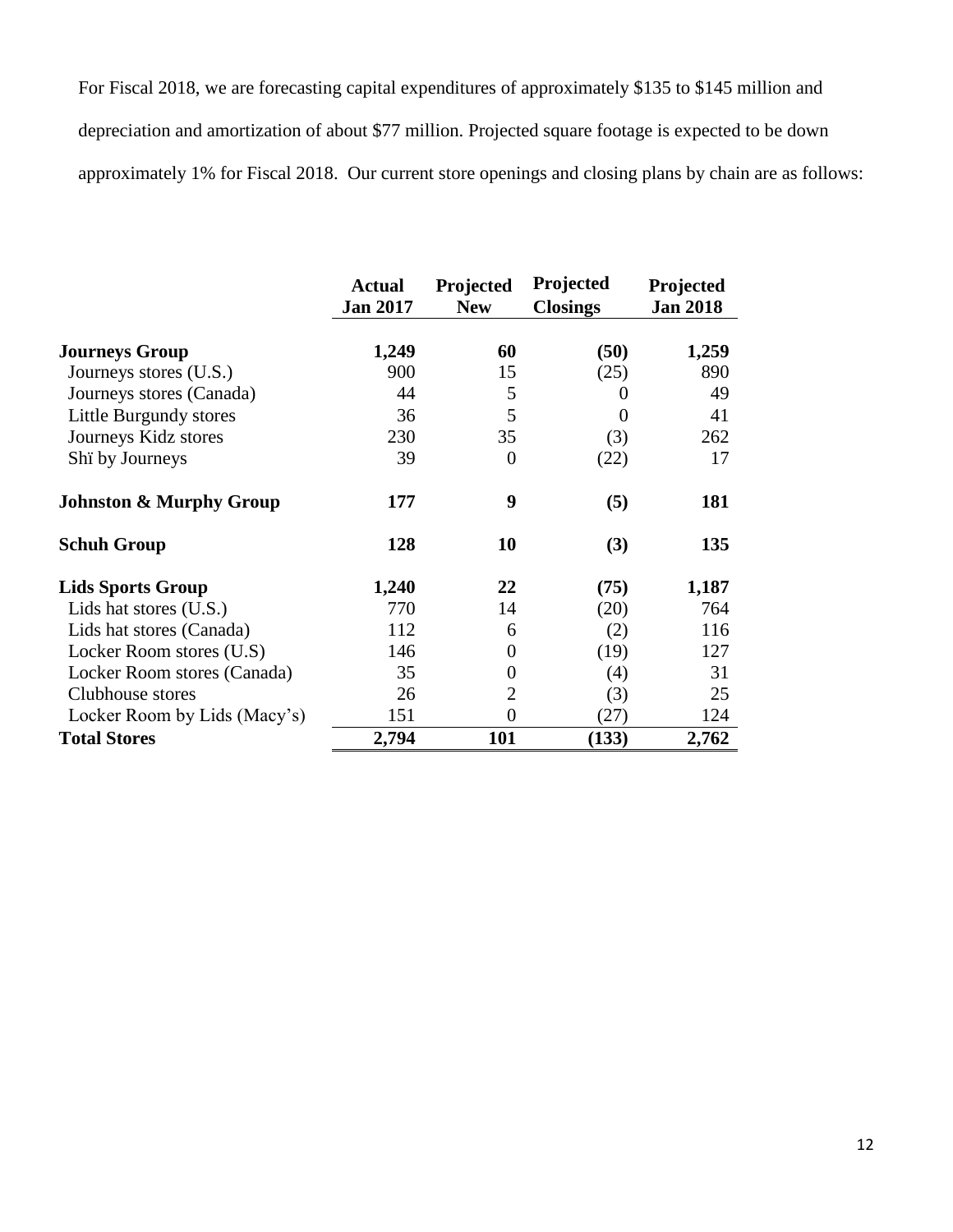# *Comparable Sales Assumptions in Fiscal 2018 Guidance*

Our guidance for Fiscal 2018 assumes comparable sales (including both same store sales and comparable direct sales) for each retail segment by quarter as follows:

|                            | <b>Guidance</b> | <b>Guidance</b> | <b>Guidance</b>        | <b>Guidance</b> |             |
|----------------------------|-----------------|-----------------|------------------------|-----------------|-------------|
|                            | Q1              | Q2              | $\overline{\text{O3}}$ | <b>Q4</b>       | <b>FY18</b> |
| Journeys Group             | $(3)-(2)\%$     | $3 - 4%$        | $4 - 5\%$              | $4 - 5\%$       | $3 - 4%$    |
| Lids Sports Group          | $1 - 2\%$       | $2 - 3%$        | $2 - 3\%$              | $(2)-(1)\%$     | $1 - 2\%$   |
| Schuh Group                | $2 - 3%$        | $2 - 3\%$       | $1 - 2\%$              | $1 - 2\%$       | $2 - 3\%$   |
| Johnston & Murphy<br>Group | $0 - 1\%$       | $2 - 3%$        | $3 - 4\%$              | $3 - 4\%$       | $2 - 3\%$   |
| <b>Total Genesco</b>       | $-0\%$<br>(1)   | $2 - 3%$        | $3 - 4\%$              | $2 - 3\%$       | $2 - 3%$    |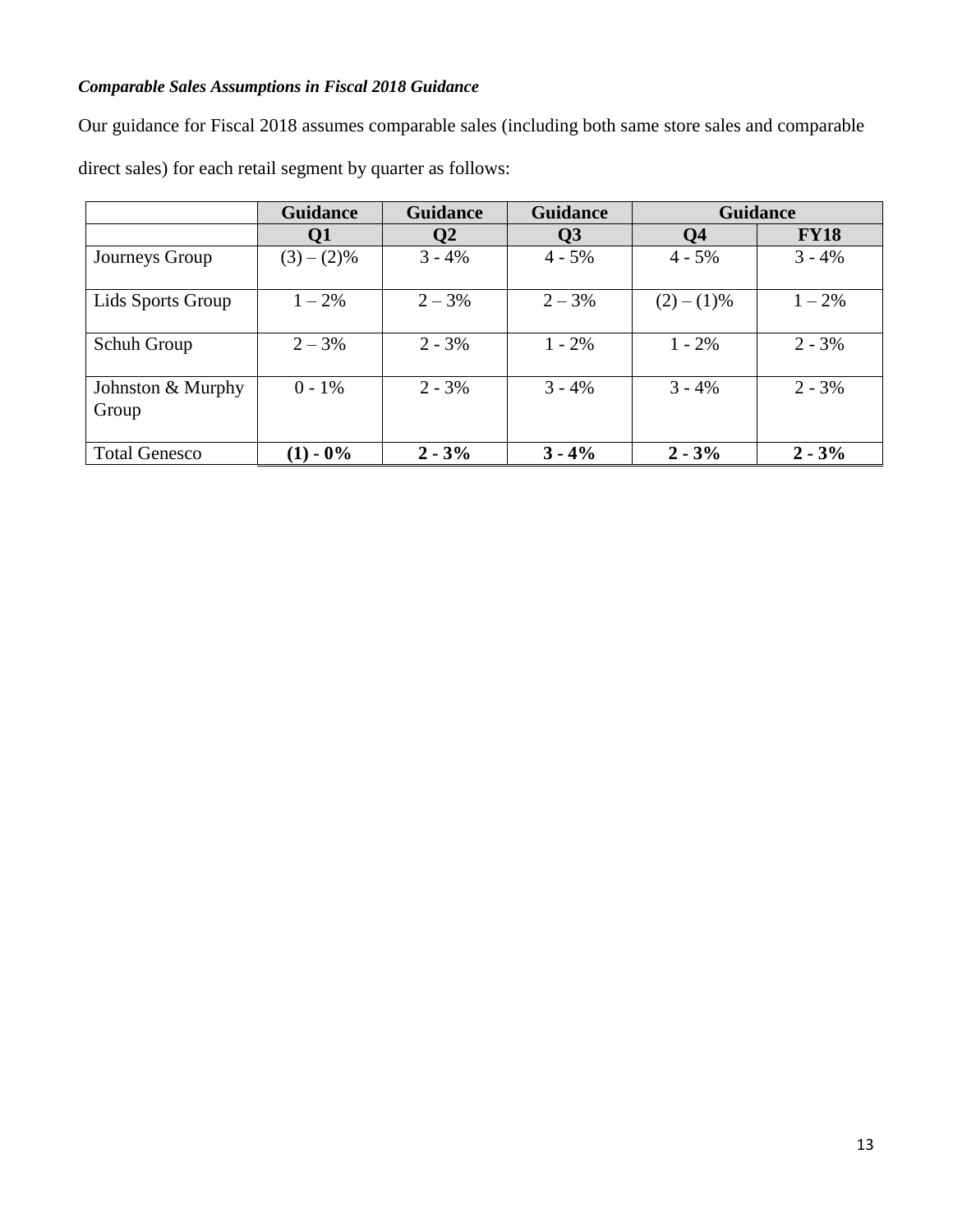### **Cautionary Note Concerning Forward-Looking Statements**

This presentation contains forward-looking statements, including those regarding the performance outlook for the Company and its individual businesses (including, without limitation, sales, expenses, margins and earnings) and all other statements not addressing solely historical facts or present conditions. Actual results could vary materially from the expectations reflected in these statements. A number of factors could cause differences. These include adjustments to estimates and projections reflected in forward-looking statements, including the level and timing of promotional activity necessary to maintain inventories at appropriate levels; the timing and amount of non-cash asset impairments related to retail store fixed assets and intangible assets of acquired businesses; the effectiveness of the Company's omnichannel initiatives; costs associated with changes in minimum wage and overtime requirements; the level of chargebacks from credit card issuers for fraudulent purchases or other reasons; weakness in the consumer economy and retail industry; competition in the Company's markets; fashion trends that affect the sales or product margins of the Company's retail product offerings; weakness in shopping mall traffic and challenges to the viability of malls where the Company operates stores, related to planned closings of department stores or other factors; the imposition of tariffs on imported products or the disallowance of tax deductions on imported products; changes in buying patterns by significant wholesale customers; bankruptcies or deterioration in financial condition of significant wholesale customers or the inability of wholesale customers or consumers to obtain credit; disruptions in product supply or distribution; unfavorable trends in fuel costs, foreign exchange rates, foreign labor and material costs, and other factors affecting the cost of products; the effects of the British decision to exit the European Union, including potential effects on consumer demand, currency exchange rates and the supply chain; the Company's ability to continue to complete and integrate acquisitions, expand its business and diversify its product base; changes in the timing of holidays or in the onset of seasonal weather affecting period-to-period sales comparisons; and the performance of athletic teams, the participants in major sporting events such as the Super Bowl and World Series, developments with respect to certain individual athletes, and other sportsrelated events or changes that may affect period-to-period comparisons in the Company's Lids Sports Group retail businesses. Additional factors that could affect the Company's prospects and cause differences from expectations include the ability to build, open, staff and support additional retail stores and to renew leases in existing stores and control occupancy costs, and to conduct required remodeling or refurbishment on schedule and at expected expense levels; deterioration in the performance of individual businesses or of the Company's market value relative to its book value, resulting in impairments of fixed assets or intangible assets or other adverse financial consequences; unexpected changes to the market for the Company's shares; variations from expected pension-related charges caused by conditions in the